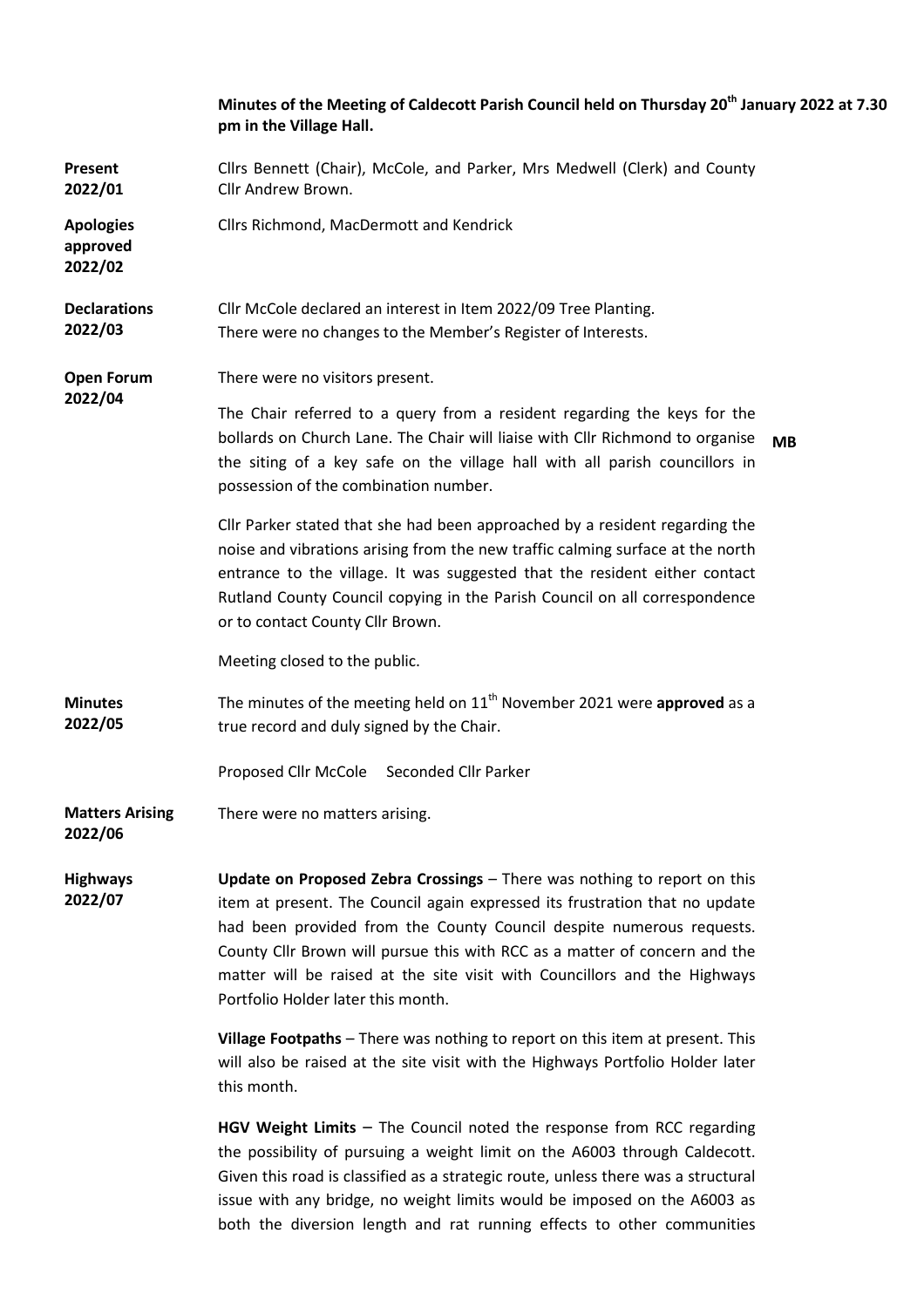would be detrimental and not acceptable.

**Overgrown Vegetation 5 Main Street** – The Council referred to a complaint from a local resident regarding the overgrown hedge at 5 Main Street which was obstructing the footpath. It was **agreed** to write to the owner of the property requesting that this is cut back if it has not been done so already.

**Bypass Website** – It was noted that the free hosting for the Bypass Website, set up for a specific purpose during the RCC transport plan phase, had not had any visitors for the last 6 months and was coming to an end. The Council **agreed** that now there is a functional Parish Council website in place which summarises the main bypass points, there is no need to continue with the site.

**Parish Council Vacancy 2022/08**  No residents had come forward to fill the Casual Vacancy. The position will continue to be advertised.

**Children's Play Park 2022/09**

**Routine Inspection** – Cllr McDermott had provided a report for the Council. Dog fouling had been highlighted as a current issue both in the park and other areas of the village. The Council considered options in terms installing a further dog poo bin and more signage, monitoring with CCTV or banning dogs from the area. After much discussion the Council **agreed** to put up additional signage encouraging dog owners to clear up after their dogs and for anyone witnessing this not happening to report to the Council. Failure to **AP**  do this may result in the park being a dog free zone. Cllr Parker will draft an appropriate sign.

Hedge Cutting – the contractor has been contacted but no response has been received as yet.

Zip line - Highlighted issues with mechanism. Cllr MacDermott will contact **AM** the suppliers to see if this can be resolved.

**Pinfold Wall, Revised Quote** – The Council was pleased to note that fund raising was well under way towards the repairs to the Pinfold Wall. The Council commended Cllr McCole for her efforts with this. The Council **agreed** to book the contractor to start mid-April.

**Tree Planting** – The Council **agreed** the quote of £295 received from Jo's Garden Care to plant two of the three replacement trees required to fulfil the terms of the FCC grant. Jo's Garden Care will kindly donate and plant the third. The works will be undertaken in February when ground conditions allow. It was noted that ABC had also been asked to quote for the work, but no response had been received. The Council considered the purchase 10 slow-release watering bags and 10 padlocks to secure them at a total of £183.81 and will approve at the next meeting once the final fund raising amounts are known.

The Council expressed its appreciation to Jo's Garden Care for donating the third tree.

**JM**